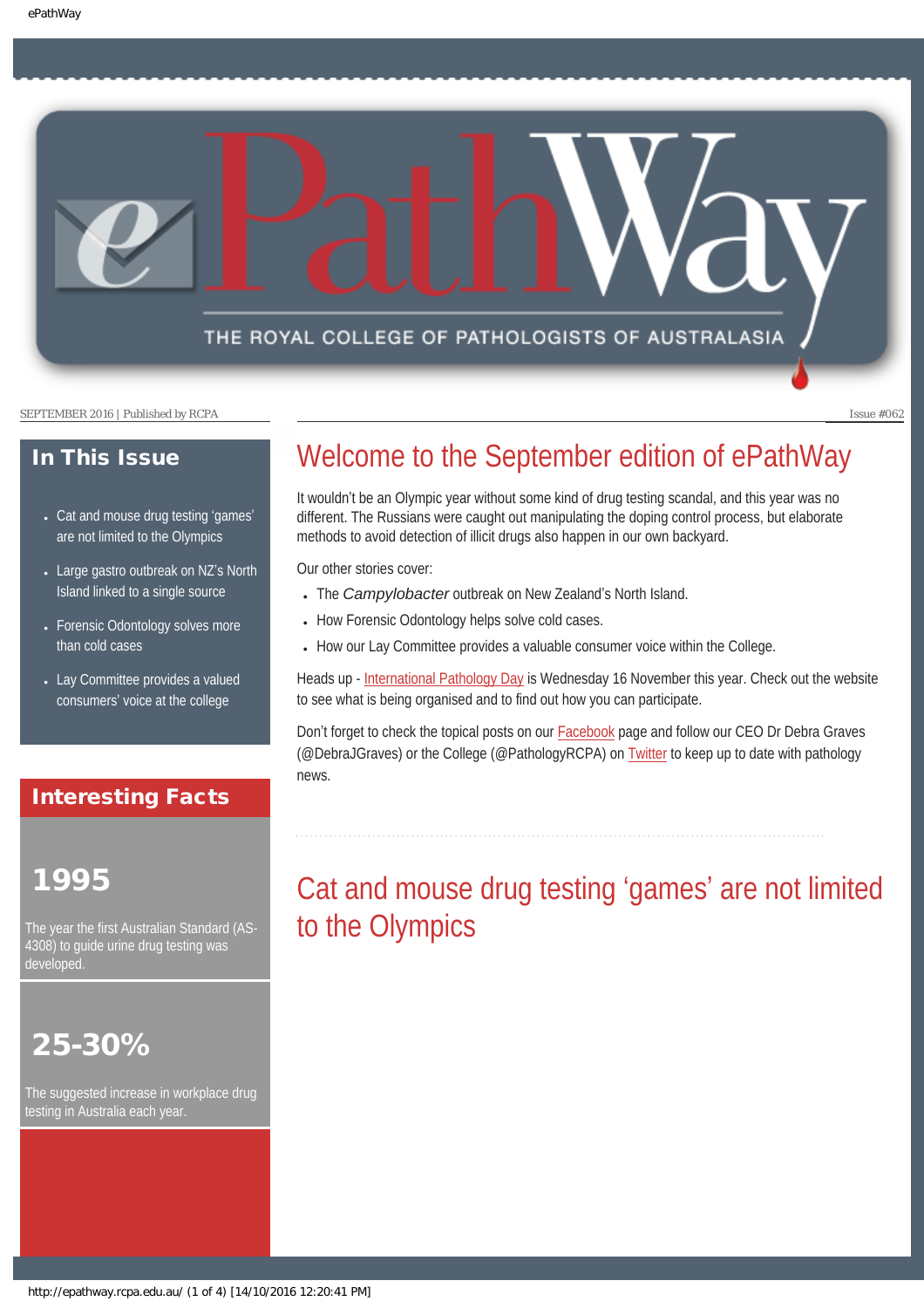# in 5

The proportion of 67 common supplement products available for purchase in Australia found to be tainted with banned substances that could register a positive doping test for athletes.

*Sources: Australian Drug Foundation, ASADA*

## Important Message

has an important message for you. C [see the message!](#page-4-0)



# Suggest to a friend

Know someone who might be interested in this website? Why not [suggest the website](mailto:?Subject=I%20think%20you%20should%20read%20this%20Newsletter=
http://epathway.rcpa.edu.au/index.html) to them.

The World Anti-Doping Agency (WADA) investigation that exposed Russia's manipulation of the doping control process highlighted the cat and mouse 'games' that happen at an elite sporting level. But elaborate methods to avoid detection of illicit drug use are not limited to the Olympic arena. They happen every week across Australia, and some of the attempted cover-up methods are astonishing.

[read more »](#page-8-0)

### Previous Editions

<span id="page-1-0"></span>Did you miss something from last month? You can view our [previous editions](#page-5-0) at any time.

# Subscribe Now!

Subscription is easy! Simply fill in our [subscription form](#page-7-0).

### Links

[RCPA Manual](http://rcpamanual.edu.au/)

[Lab Tests Online](http://www.labtestsonline.org.au/)

[Know Pathology Know Healthcare](http://knowpathology.com.au/)

Large gastro outbreak on NZ's North Island linked to a single source

A large gastro outbreak traced to a contaminated water supply affected around 5000 Havelock North residents on New Zealand's North Island last month. Rigorous testing found the water supply was infected with the bacteria *Campylobacter*, which is also the leading cause of foodborne disease in New Zealand. If this is the case, how did the bacteria get into the water supply?

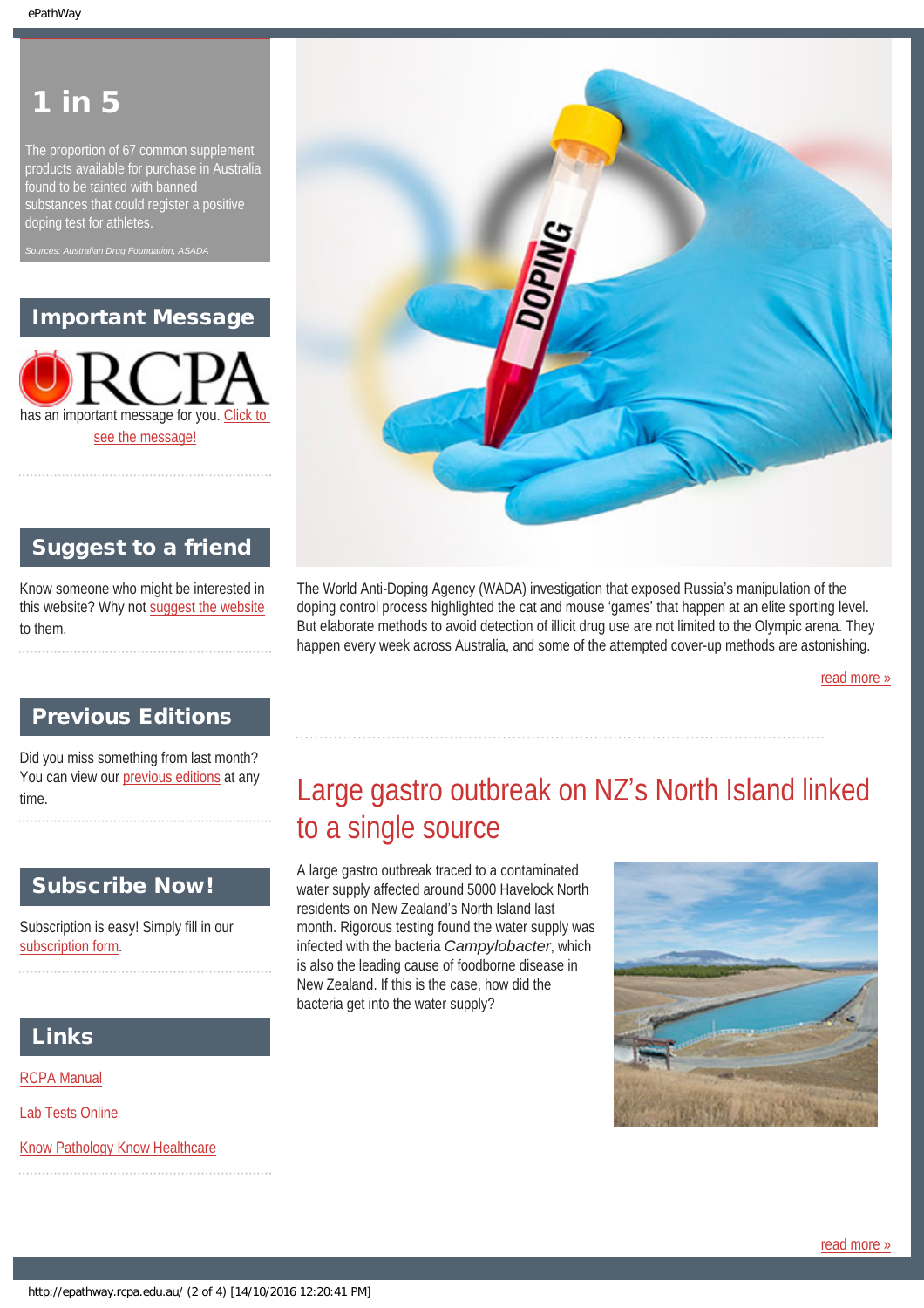# <span id="page-2-0"></span>Forensic Odontology solves more than cold cases

Solving cold cases provides endless storylines for popular TV shows, yet the truth is usually more interesting than fiction. Forensic Odontologist Professor Chris Griffiths, current chair of the RCPA Faculty of Oral and Maxillofacial Pathology, has a career's worth of experience with solving real cases, and kindly shared his insights with us.



[read more »](#page-12-0)

# <span id="page-2-1"></span>Lay Committee provides a valued consumers' voice at the college

The RCPA's [governance structure](https://www.rcpa.edu.au/About/Governance/Docs/RCPA-Governance-Structure.aspx) includes a number of committees, and each has a particular focus and purpose. As it is a college of pathologists, you might expect that every committee is staffed entirely by these specialist doctors, but that isn't the case at all. The Lay Committee is made up of a mix of consumers and pathologists as well as representatives from the College's public relations agency S2i Communications. It is also a wellestablished committee, and has provided a valued consumer voice at the College for over nine years.



[read more »](#page-15-0)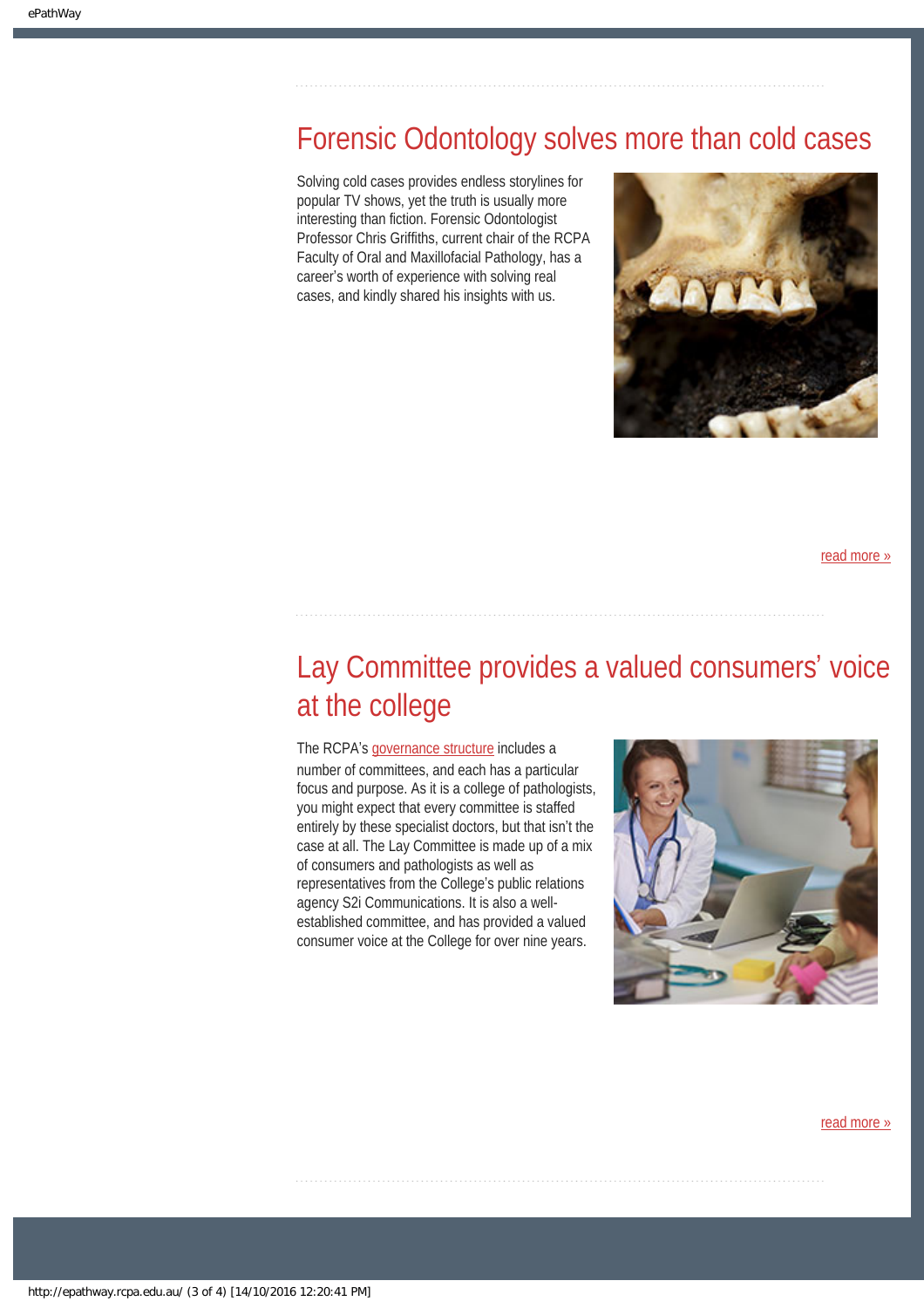ePathWay

### Copyright © 2016 The Royal College of Pathologists of Australasia

RCPA - Durham Hall - 207 Albion St Surry Hills NSW 2010 AUSTRALIA | (+61) 2 8356 5858 | [www.rcpa.edu.au](https://www.rcpa.edu.au/)

[Privacy Policy](https://www.rcpa.edu.au/Privacy-Policy.aspx) | [Legal](https://www.rcpa.edu.au/Legal.aspx) | Disclaimer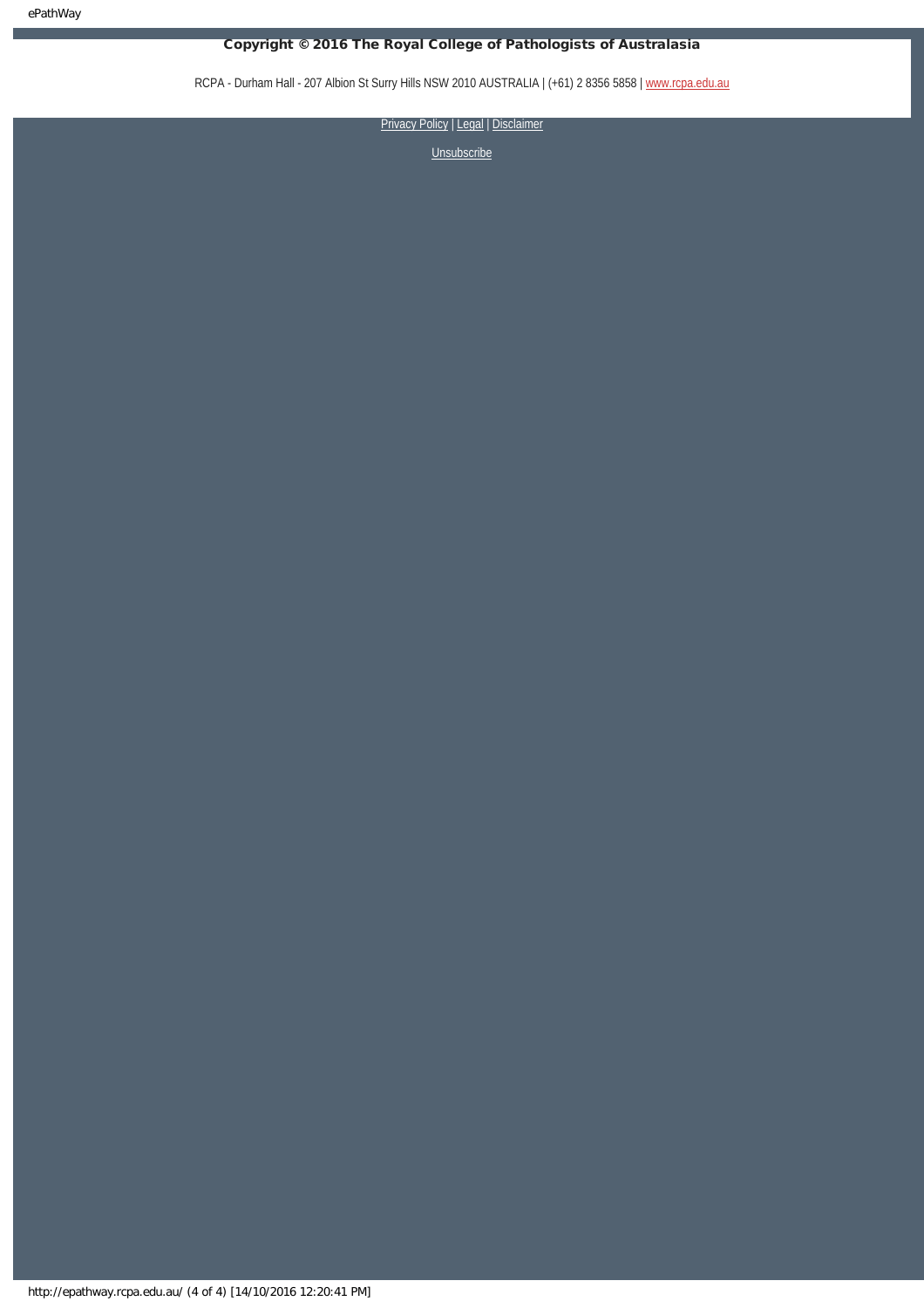<span id="page-4-0"></span>

Published by RCPA

# RCPA Message



Pathology gives life's most important answers.

[« Back to Latest Issue](http://epathway.rcpa.edu.au/index.html)

### Copyright © 2015 The Royal College of Pathologists of Australasia

RCPA - Durham Hall - 207 Albion St Surry Hills NSW 2010 AUSTRALIA | (+61) 2 8356 5858 | [www.rcpa.edu.au](https://www.rcpa.edu.au/)

[Privacy Policy](https://www.rcpa.edu.au/Content-Library/Privacy.aspx) | [Legal](https://www.rcpa.edu.au/Legal.aspx) | Disclaimer

**[Unsubscribe](#page-7-0)** 

http://epathway.rcpa.edu.au/notice.html [14/10/2016 12:20:43 PM]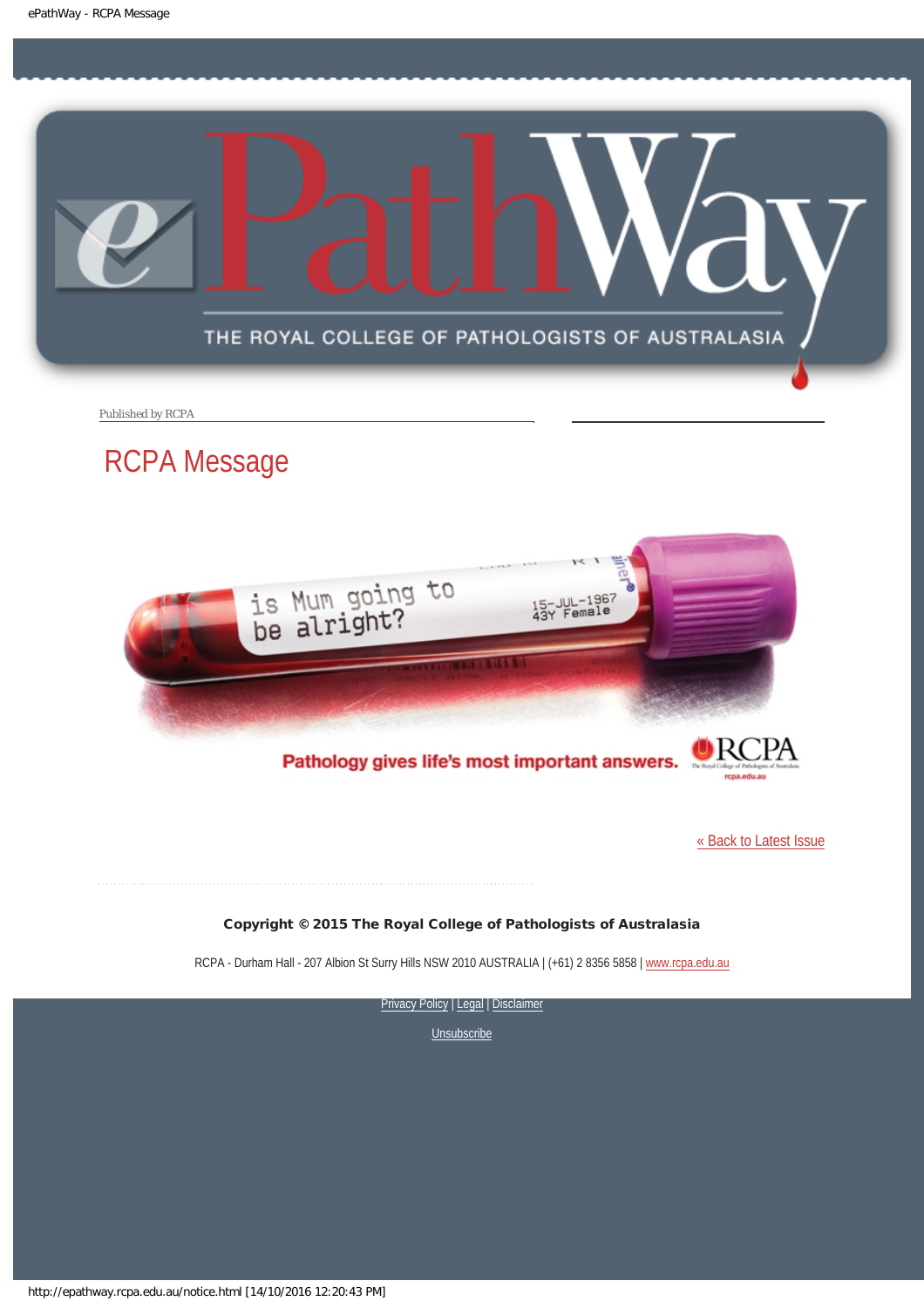<span id="page-5-0"></span>

Published by RCPA

# Previous Editions



### **IN THIS ISSUE**

- · First clinical whole-genome sequencing service offers new hope to thousands of patients and their families
- . We're still waiting to bowl the final strike against **HIV/AIDS**
- 

# Welcome to the August edition of ePathWay

Australia's first Centre for Clinical Genomics was launched last month in Sydney. We caught up with the centre's inaugural Chief Medical Officer, who is also a RCPA Fellow, to find out why this centre will be a game changer for medicine.

Our other stories cover:

- . A round up of where we are up to with HIV/AIDS.
- . Musculoskeletal biobanks and how their deposits change lives.

### 2016

[055 - February 2016](http://epathway.rcpa.edu.au/previous/055_0216.pdf)

[058 - May 2016](http://epathway.rcpa.edu.au/previous/058_0516.pdf)

[061 - August 2016](http://epathway.rcpa.edu.au/previous/061_0816.pdf)

[056 - March 2016](http://epathway.rcpa.edu.au/previous/056_0316.pdf)

### [059 - June 2016](http://epathway.rcpa.edu.au/previous/059_0616.pdf)

[057 - April 2016](http://epathway.rcpa.edu.au/previous/057_0416.pdf)

[060 - July 2016](http://epathway.rcpa.edu.au/previous/060_0716.pdf)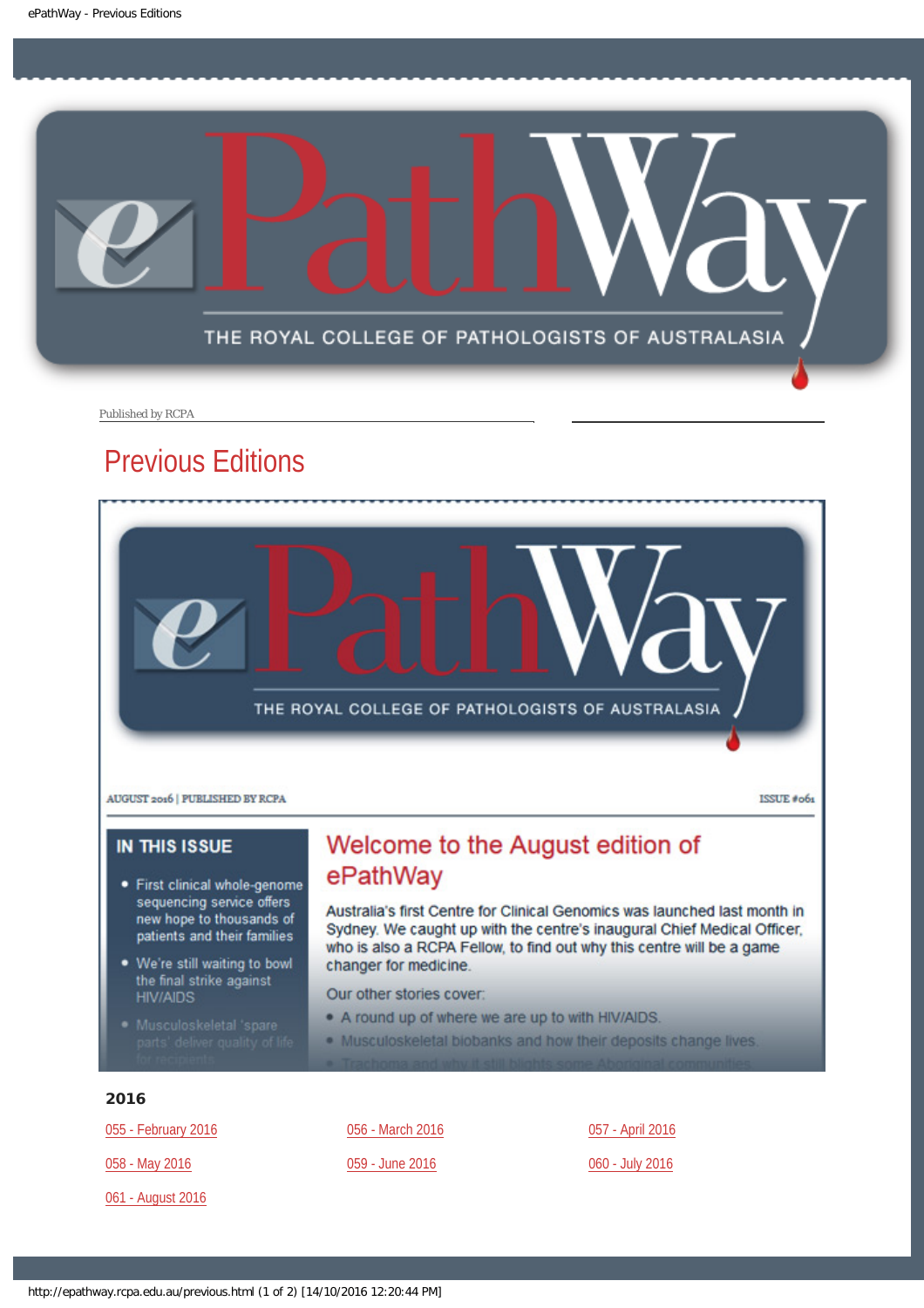### 2015

| 044 - February 2015     | 045 - March 2015        | 046 - April 2015     |
|-------------------------|-------------------------|----------------------|
| 047 - May 2015          | 048 - June 2015         | 049 - July 2015      |
| 050 - August 2015       | 051 - September 2015    | 052 - October 2015   |
| 053 - November 2015     | 054 - Dec 2015/Jan 2016 |                      |
| 2014                    |                         |                      |
| 033 - February 2014     | 034 - March 2014        | 035 - April 2014     |
| 036 - May 2014          | 037 - June 2014         | 038 - July 2014      |
| 039 - August 2014       | 040 - September 2014    | 041 - October 2014   |
| 042 - November 2014     | 043 - Dec 2014/Jan 2015 |                      |
| 2013                    |                         |                      |
| 022 - February 2013     | 023 - March 2013        | 024 - April 2013     |
| 025 - May 2013          | 026 - June 2013         | 027 - July 2013      |
| 028 - August 2013       | 029 - September 2013    | 030 - October 2013   |
| 031 - November 2013     | 032 - Dec 2013/Jan 2014 |                      |
| 2012                    |                         |                      |
| 010 - Dec 2011/Jan 2012 | 011 - February 2012     | 012 - March 2012     |
| 013 - April 2012        | 014 - May 2012          | 015 - June 2012      |
| 016 - July 2012         | 017 - August 2012       | 018 - September 2012 |
| 019 - October 2012      | 020 - November 2012     | 021 - December 2012  |
| 2011                    |                         |                      |
| 001 - March 2011        | 002 - April 2011        | 003 - May 2011       |
| 004 - June 2011         | 005 - July 2011         | 006 - August 2011    |
| 007 - September 2011    | 008 - October 2011      | 009 - November 2011  |

[« Back to Home Page](http://epathway.rcpa.edu.au/index.html)

### Copyright © 2016 The Royal College of Pathologists of Australasia

RCPA - Durham Hall - 207 Albion St Surry Hills NSW 2010 AUSTRALIA | (+61) 2 8356 5858 | [www.rcpa.edu.au](https://www.rcpa.edu.au/)

[Privacy Policy](https://www.rcpa.edu.au/Content-Library/Privacy.aspx) | [Legal](https://www.rcpa.edu.au/Legal.aspx) | Disclaimer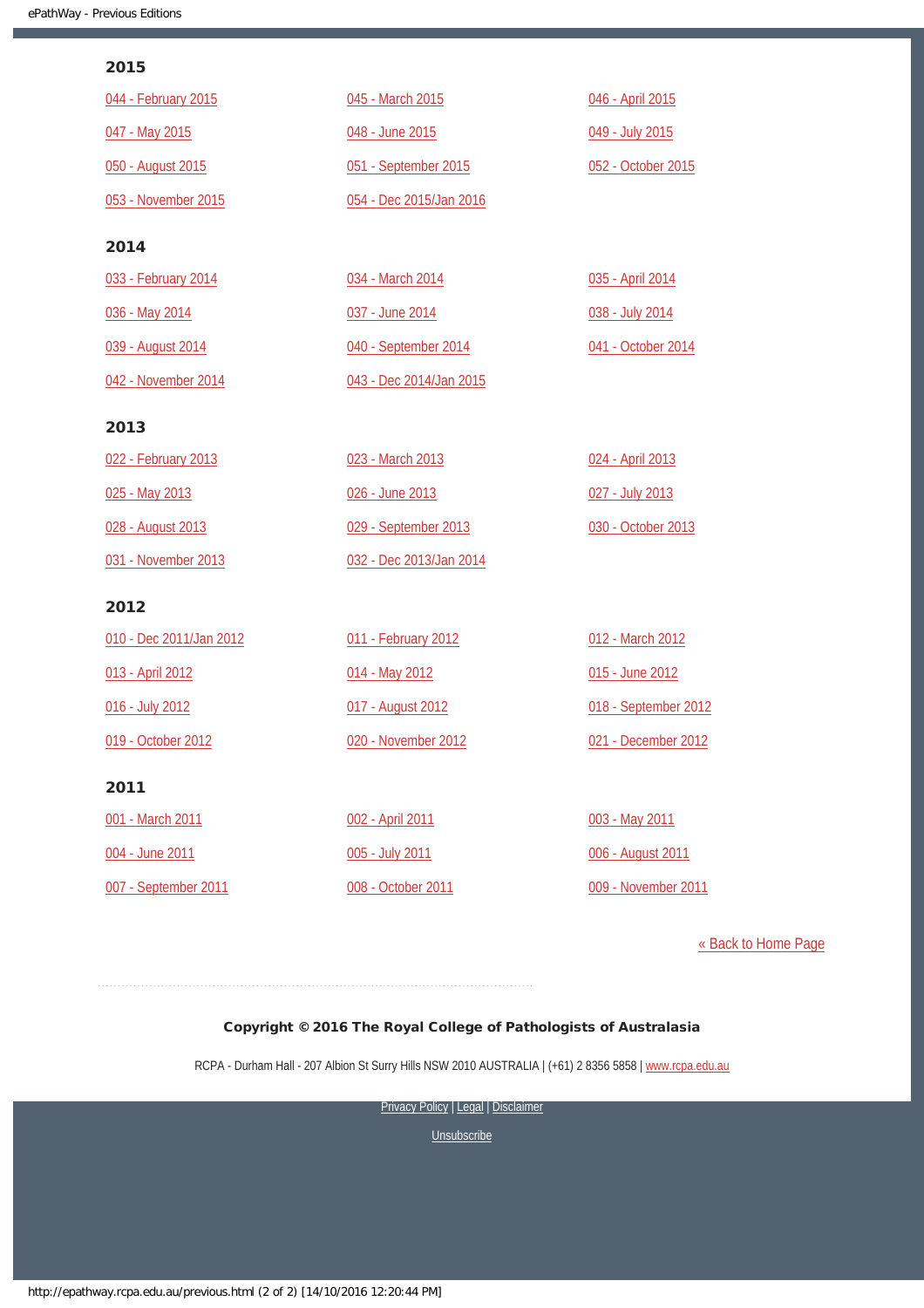<span id="page-7-0"></span>

Published by RCPA

# Subscription Form

| Full Name:     |                |
|----------------|----------------|
| Email address: |                |
|                | $C1$ the cribe |

# Unsubscription Form Subscribe<br>
Unsubscription Form<br>
Email address:<br>
Unsubscribe<br>
Copyright © 2015 The Roya<br>
RCPA - Durham Hall - 207 Albion St Surry Hill:<br>
Privacy<br>
RCPA - Durham Hall - 207 Albion St Surry Hill:<br>
Privacy<br>
Nttp://epathway.rcpa

Email address:

[« Back to Home Page](http://epathway.rcpa.edu.au/index.html)

### Copyright © 2015 The Royal College of Pathologists of Australasia

RCPA - Durham Hall - 207 Albion St Surry Hills NSW 2010 AUSTRALIA | (+61) 2 8356 5858 | [www.rcpa.edu.au](http://www.rcpa.edu.au/)

**[Privacy Policy](http://www.rcpa.edu.au/Content-Library/Privacy.aspx) | [Legal](http://www.rcpa.edu.au/Legal.aspx) | Disclaimer**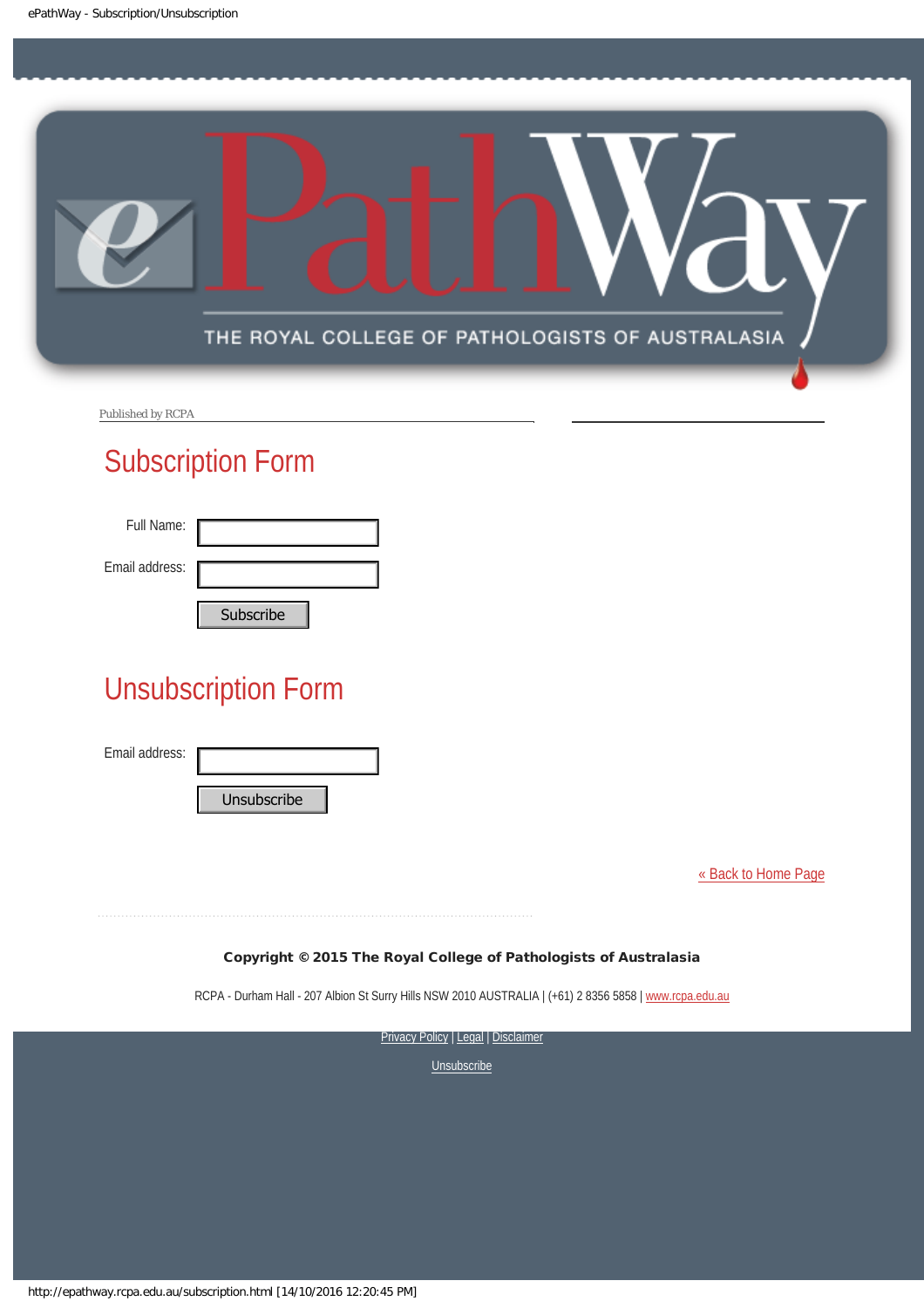<span id="page-8-0"></span>

# Cat and mouse drug testing 'games' are not limited to the **Olympics**



The World Anti-Doping Agency (WADA) investigation that exposed Russia's manipulation of the doping control process highlighted the cat and mouse 'games' that happen at an elite sporting level. But elaborate methods to avoid detection of illicit drug use are not limited to the Olympic arena. They happen every week across Australia, and some of the attempted coverup methods are astonishing.

Dr Charles Appleton, Chemical Pathologist and Director of Biochemistry and Toxicology at QML Pathology in Brisbane, says there are many reasons to test for illicit drugs including workplace safety and to provide evidence for legal cases. Most drug tests are performed on urine samples, and sometimes the collection process becomes a game of cat and mouse.

"We have had mothers with nursing experience collect drug-free urine from a friend or from their child. When they are called on to provide a urine sample for a drug test, they will pass a catheter through their urethra up into their bladder, and use this catheter to fill their bladder with the acquired drug-free urine before the drug test," explains Dr Appleton.

"I have seen another case where a man using illicit drugs obtained urine from other people, and was then injecting it into his bladder through his lower abdomen using a lumbar puncture needle before each test. He was finally caught when one batch of his acquired urine turned up positive for cocaine. On that occasion the laboratory caught two people from the one sample!"

Dr Appleton says urine samples for drug testing must be collected according to the Australian Standard and tested at appropriately accredited laboratories. Some are collected under direct supervision, such as in legal disputes and from elite athletes and medical professionals. Other situations, such as workplace testing, require a pathology collector to stand outside the toilet while the sample is being obtained.

"When the pathology collector doesn't witness the collection, the temperature of the urine must be taken within four minutes.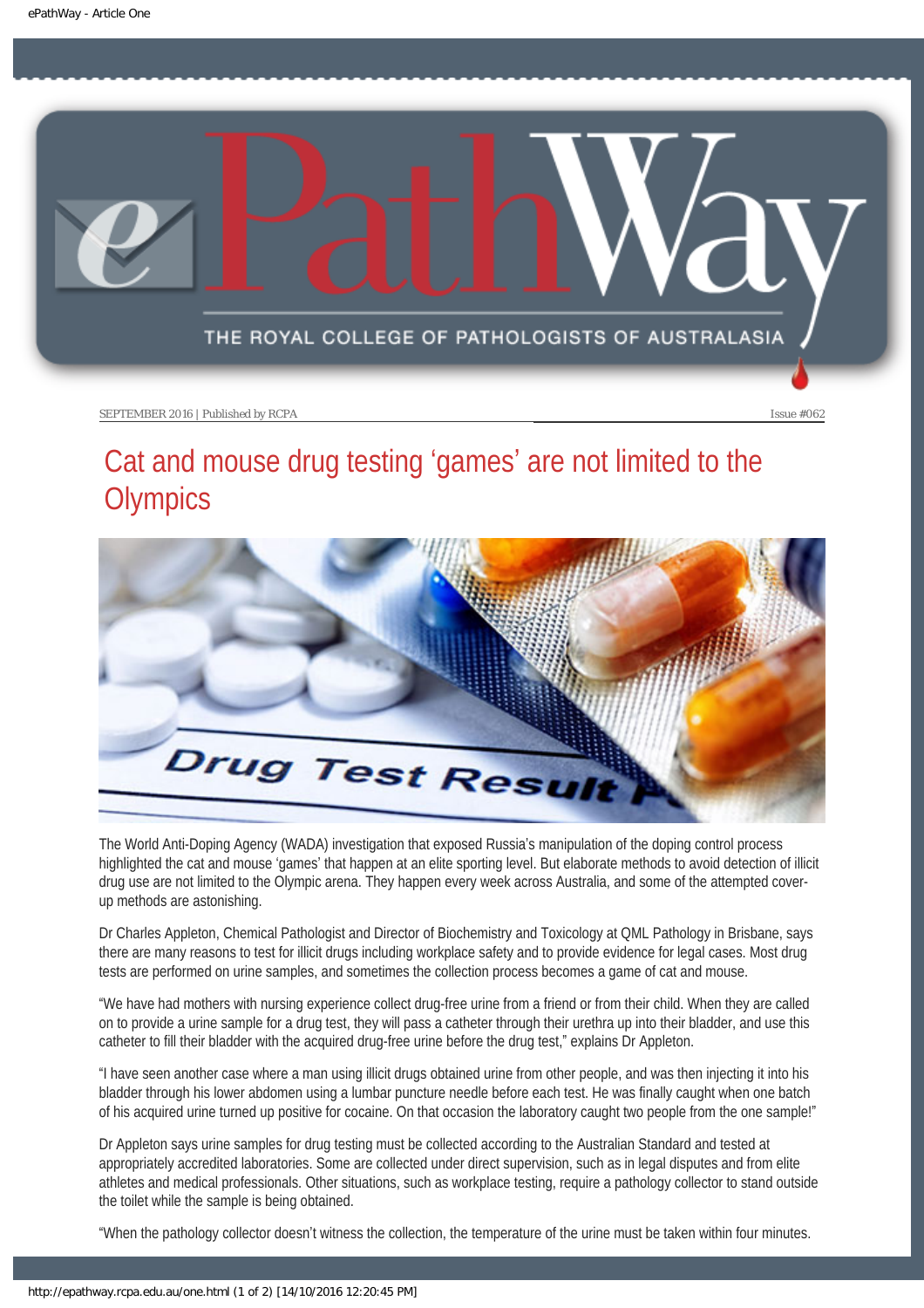This is to ensure the urine is close to body temperature which should indicate it has just been passed. But some people have 'clean' urine samples hidden on them, including stored in body cavities, to ensure it is as close to body temperature as possible in order to evade detection," explains Dr Appleton.

He says drug testing for athletes is performed at a group of specialised laboratories that are set up to test for the vast array of banned substances for elite athletes. The list includes illicit and legal drugs, and the substances each athlete is tested for depends on their sport. For example, athletes whose sport requires strength might be tested for anabolic steroids, while athletes whose sport requires a high level of precision, such as pistol shooters, might be tested for blood pressure drugs that reduce the normal tremor which we can all experience.

Urine is the most common sample collected for drug testing, but Dr Appleton says you can test almost anything for drugs including blood, saliva, hair, sweat and fingernails. There are benefits and risks for each kind or specimen, and he says you need to keep sight of what they are being collected for and the desired outcome, which is to detect minimal levels of a drug in a person's body.

Doping scandals in sport are nothing new, although the Russian team took this blight on sport to another level. Unfortunately the cat and mouse games associated with drug testing are not limited to the international sporting arena. They happen in our own backyard. Procedures to thwart attempts to evade detection are only as good as the staff enforcing them, so perhaps we could issue medals to the pathology staff involved in these cases to reward them for their outstanding efforts as well.

[« Back to Home Page](http://epathway.rcpa.edu.au/index.html)

### Copyright © 2016 The Royal College of Pathologists of Australasia

RCPA - Durham Hall - 207 Albion St Surry Hills NSW 2010 AUSTRALIA | (+61) 2 8356 5858 | [www.rcpa.edu.au](https://www.rcpa.edu.au/)

[Privacy Policy](https://www.rcpa.edu.au/Content-Library/Privacy.aspx) | [Legal](https://www.rcpa.edu.au/Legal.aspx) | Disclaimer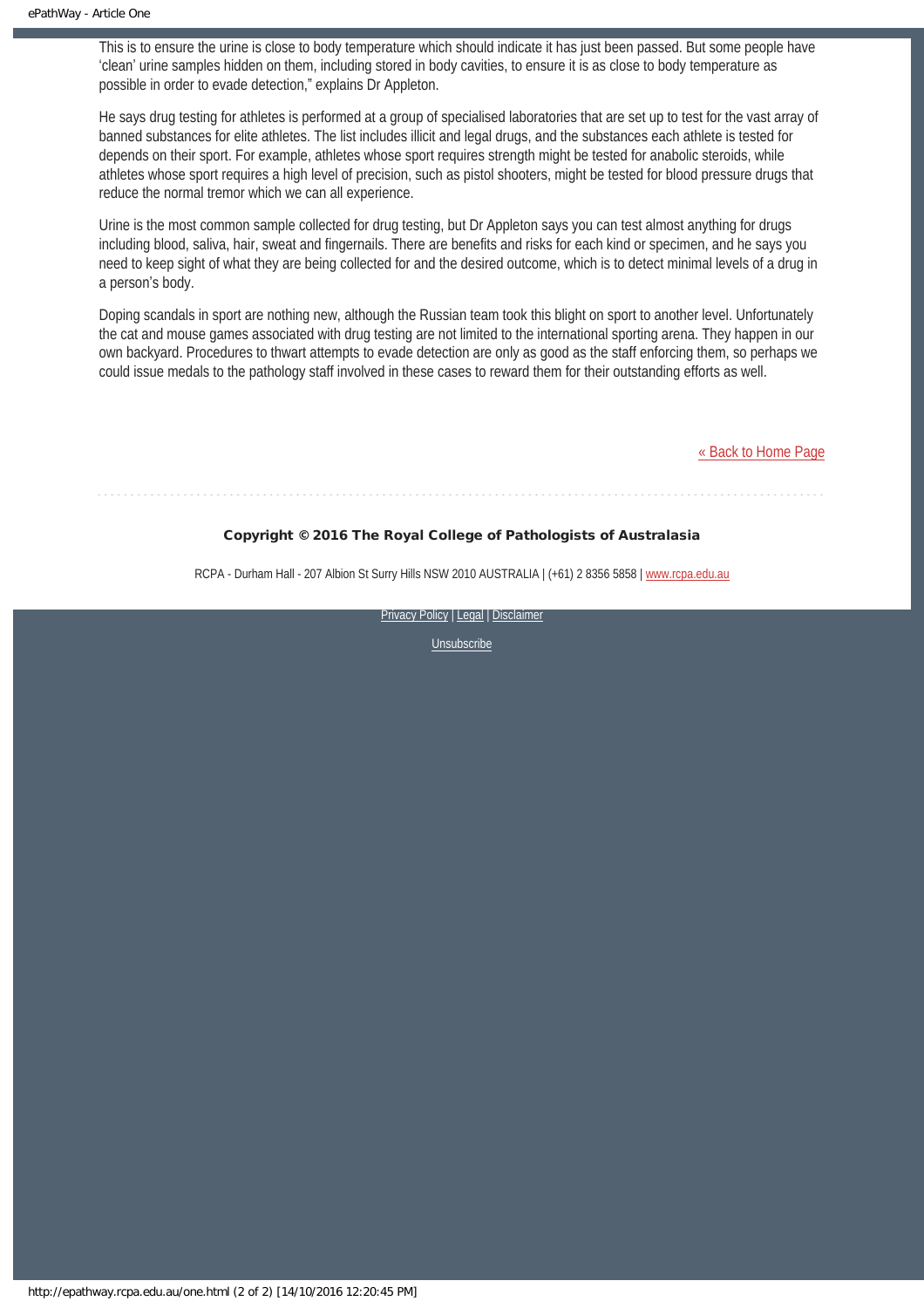<span id="page-10-0"></span>

# Large gastro outbreak on NZ's North Island linked to a single source



A large gastro outbreak traced to a contaminated water supply affected around 5000 Havelock North residents on New Zealand's North Island last month. Rigorous testing found the water supply was infected with the bacteria *Campylobacter*, which is also the leading cause of foodborne disease in New Zealand. If this is the case, how did the bacteria get into the water supply?

"There have been a number of waterborne *Campylobacter* outbreaks in New Zealand over the years, and it is thought that most are from contaminants from agriculture, with cattle or dairy stock being the *Campylobacter* source," explains Dr Arthur Morris, Clinical Microbiologist at Auckland City Hospital.

"What happens is stock contaminate the ground with their faeces. Then when it rains, contaminated water seeps into the source of a water bore and so contaminates the water supply."

*Campylobacter* bacteria normally inhabit the intestinal tract of warm-blooded animals such as poultry and cattle. Infections cause campylobacteriosis which produces symptoms such as abdominal pain, fever and diarrhoea, often with bloody stools.

"Pathology laboratories play an important role in recognising these types of outbreaks. For example, the laboratory staff can recognise an increase in positive results from faecal specimens for the same organism in a short space of time, and this raises a red flag that something is going on," explained Dr Morris.

"The labs can also store outbreak isolates, and have them sent for typing. This is important for confirming a single source outbreak rather than a lot of mini outbreaks from different strains of the bacterium. The lab will also test the same faecal specimen for other pathogens such as salmonella, shigella, giardia and cryptosporidium to rule them out."

Dr Morris says *Campylobacter* infection is a notifiable disease in New Zealand and the positive test results are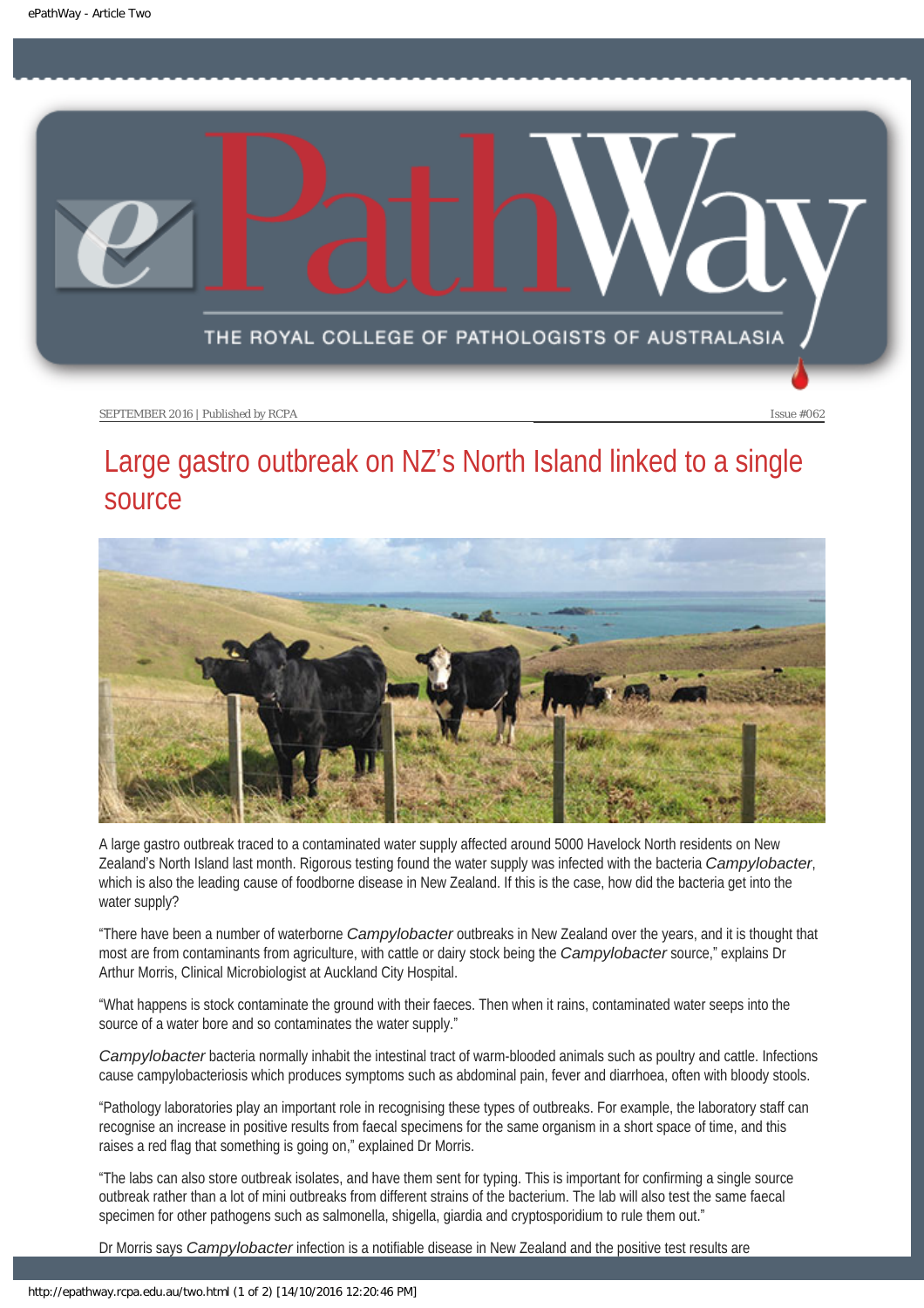automatically sent to the relevant Public Health Service. This means a lot of positive results for the same isolate being sent over a short space of time also raises the red flag an outbreak may be occurring.

The outbreak in Havelock North is now contained although the hunt is still on for the contaminant's source. If more gastro illness breaks out in the meantime, then pathologists will be able to determine the cause to establish whether it's more of the same, or a new outbreak.

[« Back to Home Page](http://epathway.rcpa.edu.au/index.html)

### Copyright © 2016 The Royal College of Pathologists of Australasia

RCPA - Durham Hall - 207 Albion St Surry Hills NSW 2010 AUSTRALIA | (+61) 2 8356 5858 | [www.rcpa.edu.au](https://www.rcpa.edu.au/)

[Privacy Policy](https://www.rcpa.edu.au/Content-Library/Privacy.aspx) | [Legal](https://www.rcpa.edu.au/Legal.aspx) | Disclaimer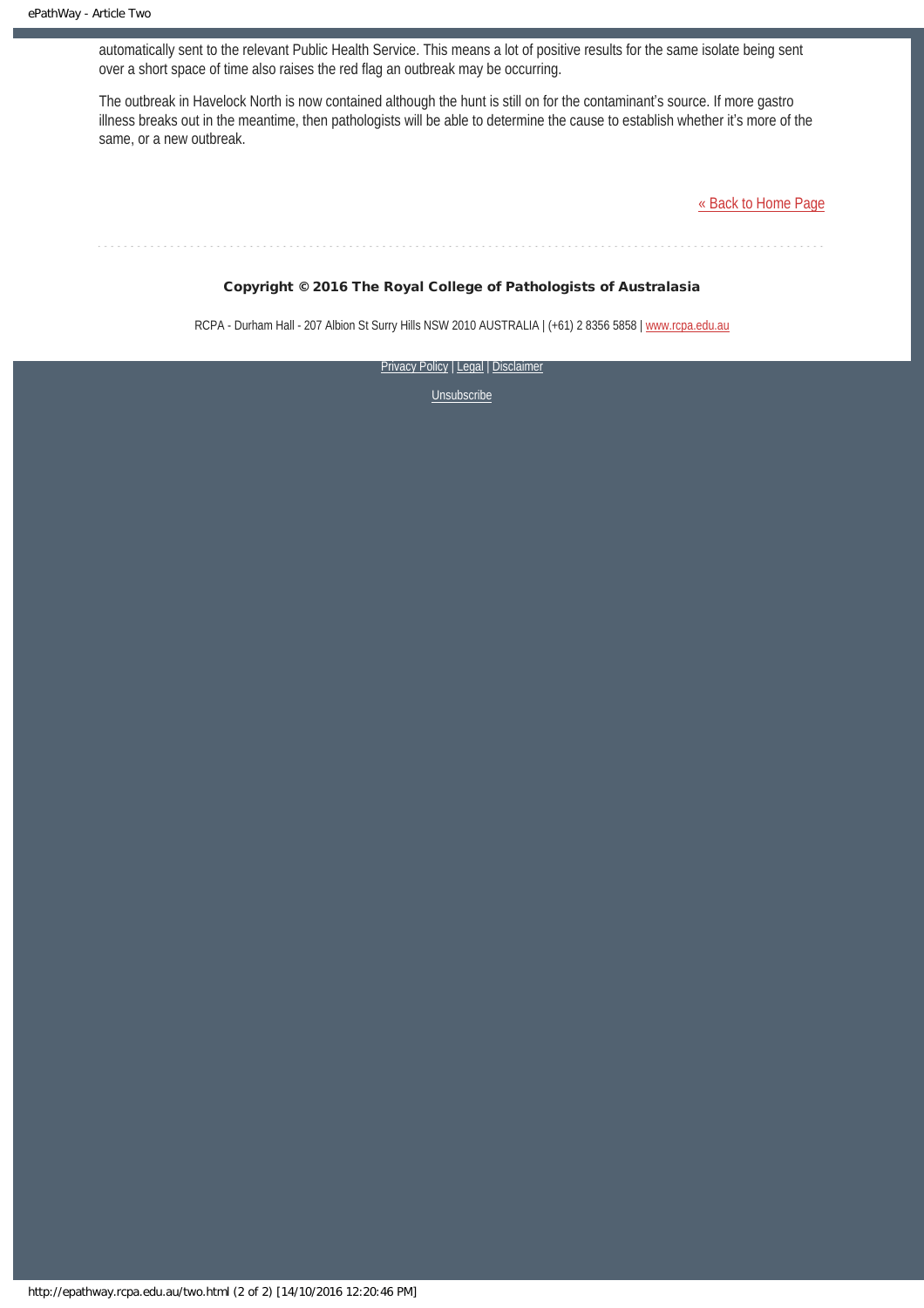<span id="page-12-0"></span>

# Forensic Odontology solves more than cold cases



Solving cold cases provides endless storylines for popular TV shows, yet the truth is usually more interesting than fiction. Forensic Odontologist Professor Chris Griffiths, current chair of the RCPA Faculty of Oral and Maxillofacial Pathology, has a career's worth of experience with solving real cases, and kindly shared his insights with us.

Before we delve into his career, it's important to define forensic odontology. It is a specialist branch of dentistry that applies extensive dental-specific knowledge to legal and criminal issues. It involves cranio-facial trauma analysis, estimating a deceased person's age, dental evidence related to child abuse, bite mark analysis, dental malpractice/insurance fraud investigations, and identifying individuals after death.

"According to Interpol standards there are only three identifiers for a deceased person that can legally stand alone as a single identifier. These are the deceased person's DNA, their fingerprints and dental evidence. Identification of the deceased by a single one of these 'official identifiers' is considered positive and doesn't require corroboration by another technique," explains Prof Griffiths.

"I would also stress that identification is a team process with involvement from forensic pathologists, anthropologists, police and forensic odontologists. It is also very important to accurately identify a body using a reliable method. For example, you can't charge a person with murder unless their victim is positively identified."

Prof Griffiths has had first hand experience with this law. He played a key role in identifying the backpackers murdered in Belanglo State Forest in NSW by Ivan Milat during the 1990s.

"I used to play in Belanglo State Forest as a 12 year old and I knew it well. It was different to go there with detectives and a forensic pathologist to exhume the murder victims after the police had found them. The victims were mostly only covered with

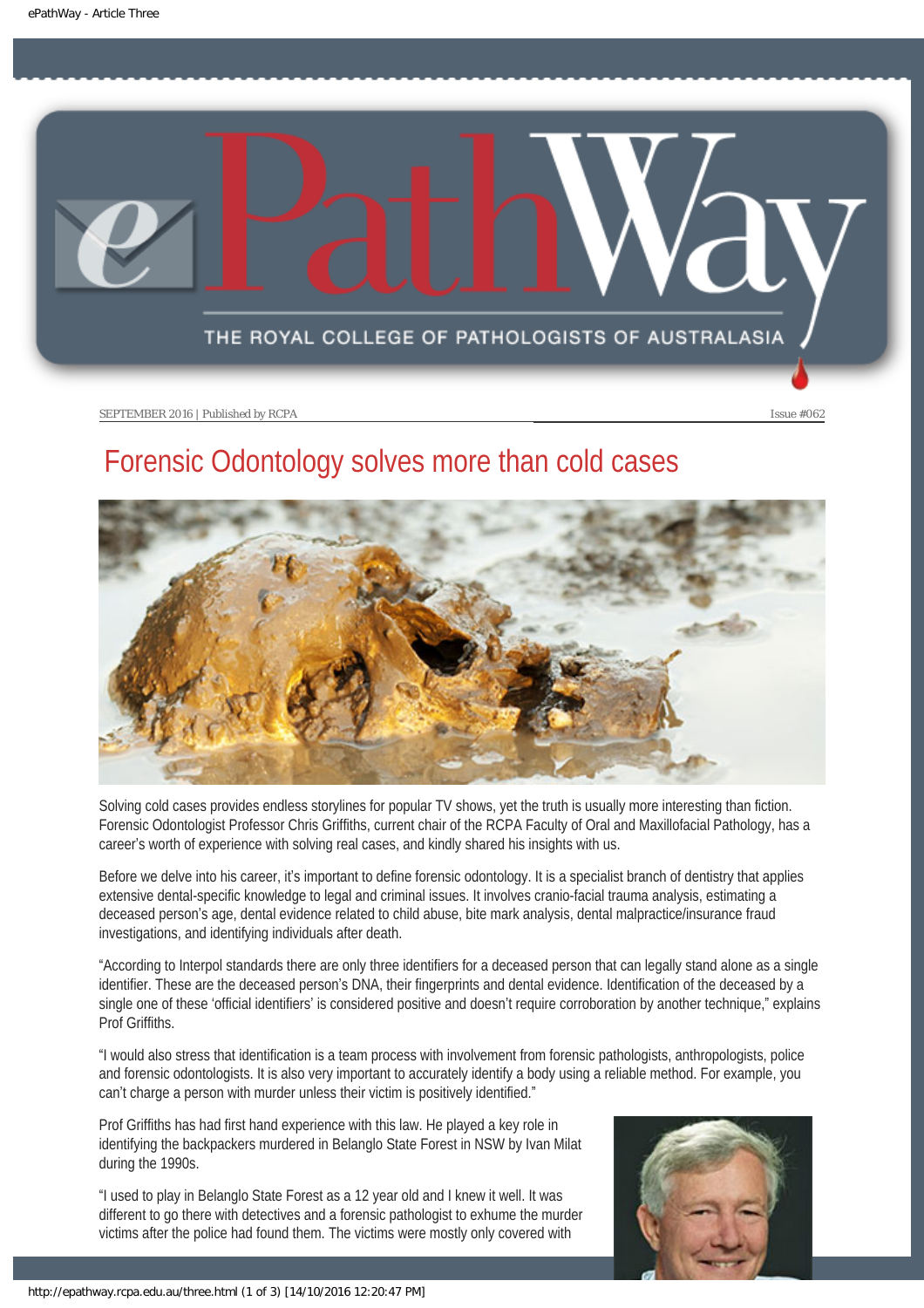branches and logs. We identified six of the seven victims using dental records, but couldn't do so for the seventh victim because the head was never recovered."

Prof Griffiths and Professor John Hilton were also the first Australian forensic specialists to arrive in Bali after the 2002 bombing of the Sari Club.

**Prof Chris Griffith** 

"The bombing happened on Saturday and we arrived the following Monday. By then relatives and friends had allegedly visually identified some victims but we had to

comply with Interpol standards and formally identify the deceased using one of the three official identifiers. Interestingly, dental evidence showed that out of the 18 victims that had been visually identified by families, nine were wrong. Dental records were then able to identify the victims accurately."

When asked how this could happen, Prof Griffiths explained that statistically, visual identification after a mass disaster usually misidentifies one in five victims.

"People look different when they are dead. There is a picture illegally taken of Marilyn Munroe a couple of hours after she died, and when it is shown to medical students they don't recognise who it is despite her being such a famous and recognisable person."

One aspect that presumably doesn't change after death is our teeth, and to the untrained eye they may all look very similar from one person to the next. This leads to the question, how is a deceased person identified dentally? Prof Griffiths explained that it is all about pattern matching, looking for visual clues and points of concordance.

"Restorative work such as fillings and crowns, and the patterns and grooves of a person's teeth, are unique to them. Once we get a post-mortem x-ray of the deceased person's teeth, and we have their previous dental records, then the visual process of matching can take as little as ten minutes. If a person is young and they haven't had much dental work done, such as with many of the Bali bombing victims, then we start looking at the anatomical shape of the teeth, jawbone and maxillary sinus, and these give us many points of concordance."

Even when previous dental records don't exist, Forensic Odontology can still provide valuable evidence about the age a person died. Prof Griffiths has also had experience in this area, including after a massacre in Timor in 1999.

"It was after the independence vote and there was a massacre in a village in the Oecussi enclave of West Timor. Women, children, men and boys were killed, and then about 70 more boys were rounded up and executed simply because they were educated. I went with Dr Alan Cala (a forensic pathologist) as part of the United Nations Human Rights Commission team, and we were able to exhume the bodies, determine their age and what happened to them, and importantly tell their story to the world."

Prof Griffiths says telling a person's story is an important part of identifying victims, including recording their age and the manner in which they died. Early in his career he was part of an Australian team sent to Ukraine with RCPA Fellow Dr Godfrey Oettle as part of the Commonwealth Government's Special Investigations Unit into war crimes. This delegation was dispatched in response to sightings of possible war criminals in Adelaide who were allegedly involved in a mass execution of Russian Jewish citizens in Ukraine during World War II.

"Our job was to research where the gravesite would be, find it, exhume the bodies and determine the age of the children who were killed. This would allow the authorities to place the person of interest in the same place and time that the people were executed, and to match the age of the bodies with the age of the people who went missing at that time. This evidence could then be used to bring the perpetrators to justice," he explains.

"We found the grave, exhumed the bodies, determined their age of death from their teeth, and when we came back and presented our evidence the people of interest were charged as war criminals," he explained.

The exploits of the Special Investigations Unit into war crimes that was dispatched to Ukraine formed the basis of a novel published in 2005 titled Winter Journey by Diane Armstrong.

While bringing the people to justice was the main objective, Prof Griffiths says there are other important aspects to ponder as well.

"It's not about retribution as much as telling the victims' stories. By putting the pieces of the crime together, identifying the age of victims and the manner in which they died, it shows people what happened to them. If we can do this using forensic techniques, then perhaps someone in the future who is about to commit an atrocity will pause and think that at some point in their future they won't be able to hide from what they are about to do."

That is certainly another aspect to Forensic Odontology, and demonstrates that the truth can be more interesting - and more confronting - than fiction.

### Forensic Odontologists and the RCPA

While Forensic Odontologists are not trained as pathologists, Prof Griffiths says a number of them were accepted into the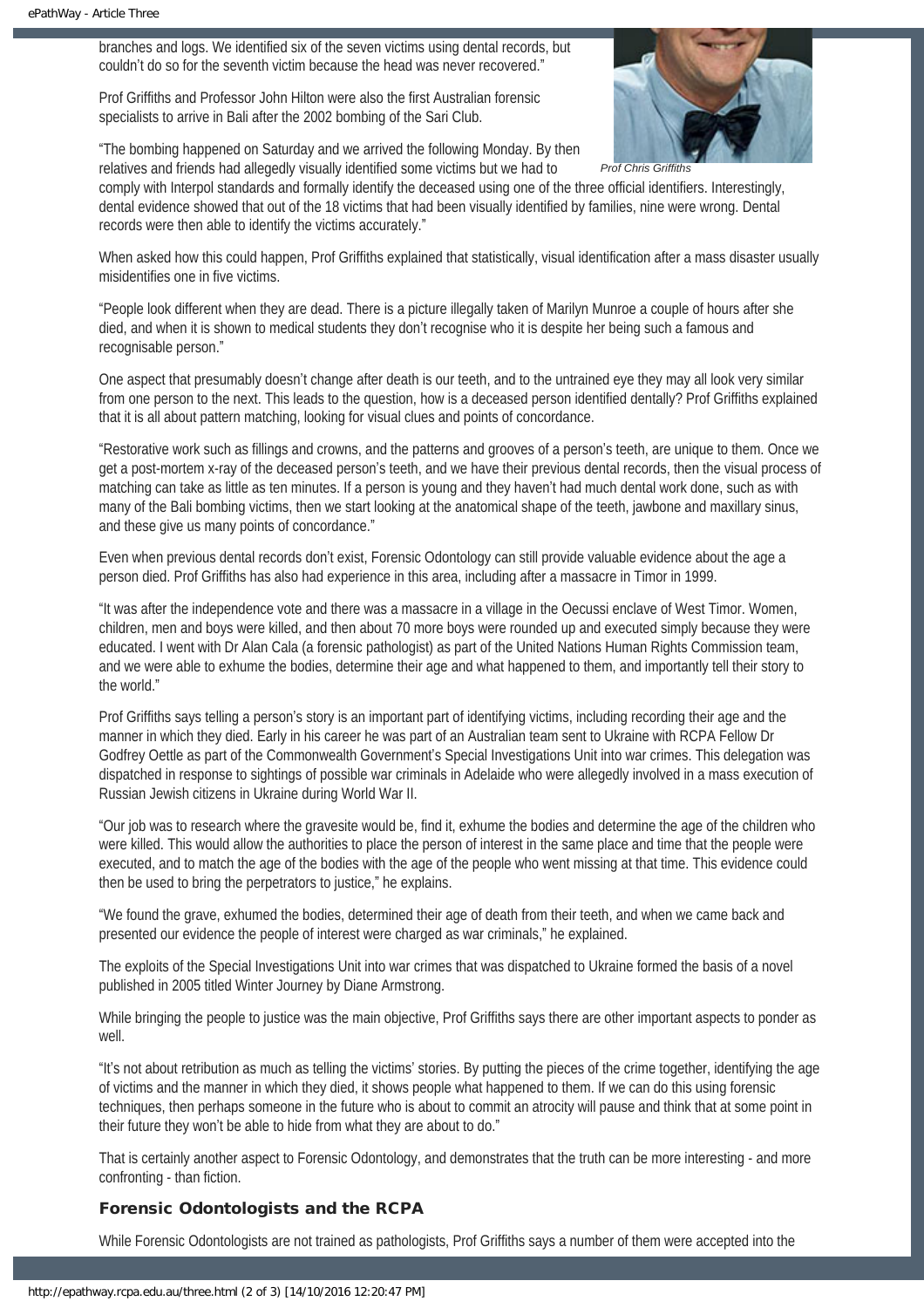RCPA's Faculty of Oral and Maxillofacial Pathology via a grandfathering process in 2013.

"The RCPA has been setting up training programs that can satisfy the boards of Australia for specialist registration. Hopefully all Forensic Odontologists will be trained under the RCPA system in the future."

The RCPA's Faculty Fellowship in Forensic Odontology training is open to registered dental practitioners in Australia, New Zealand, Hong Kong, Singapore and Malaysia.

Prof Griffiths works in the Identification Unit at the Department of Forensic Medicine in Sydney.

[« Back to Home Page](http://epathway.rcpa.edu.au/index.html)

### Copyright © 2016 The Royal College of Pathologists of Australasia

RCPA - Durham Hall - 207 Albion St Surry Hills NSW 2010 AUSTRALIA | (+61) 2 8356 5858 | [www.rcpa.edu.au](https://www.rcpa.edu.au/)

[Privacy Policy](https://www.rcpa.edu.au/Content-Library/Privacy.aspx) | [Legal](https://www.rcpa.edu.au/Legal.aspx) | Disclaimer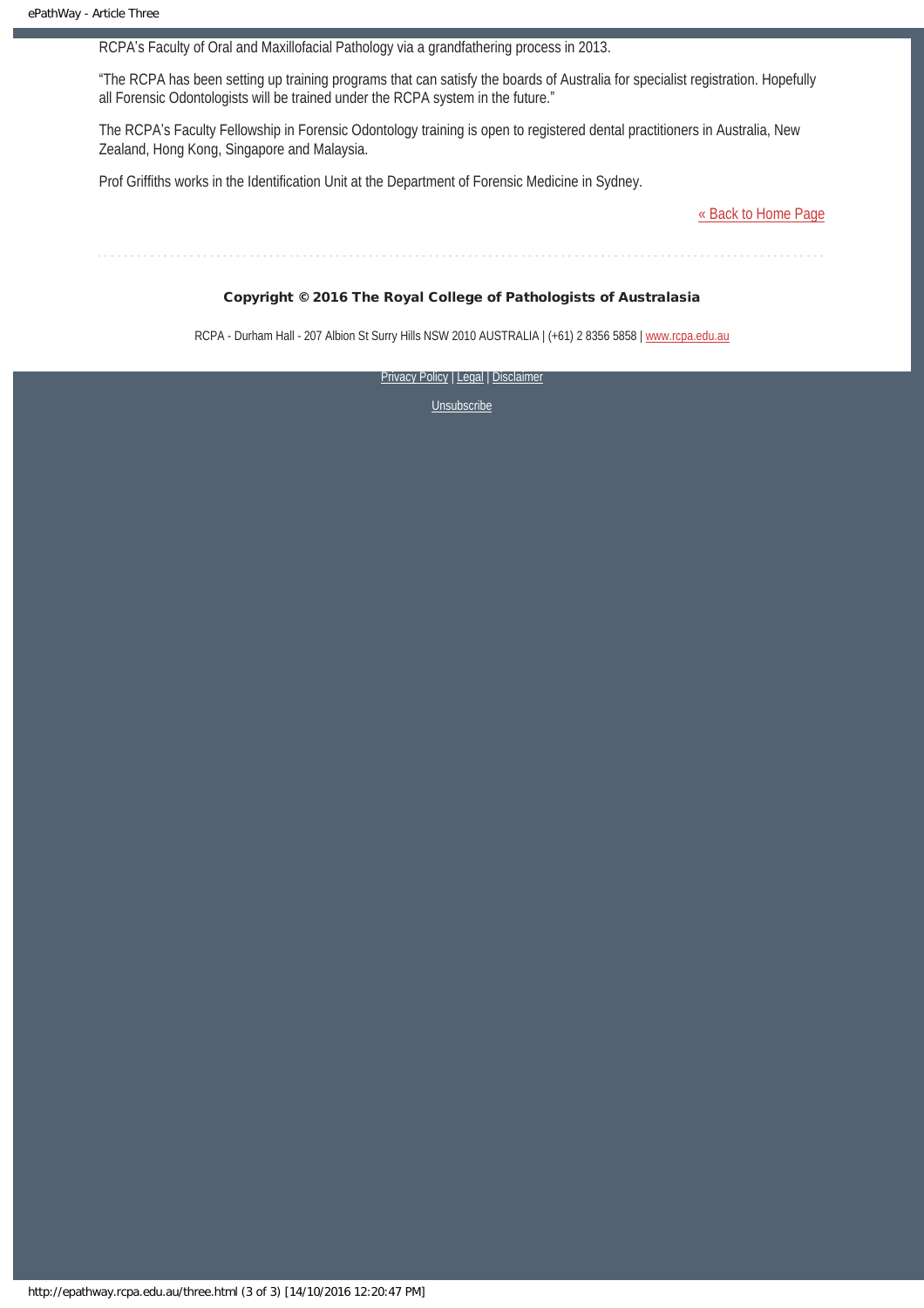<span id="page-15-0"></span>

# Lay Committee provides a valued consumers' voice at the college



The RCPA's [governance structure](https://www.rcpa.edu.au/About/Governance/Docs/RCPA-Governance-Structure.aspx) includes a number of committees, and each has a particular focus and purpose. As it is a college of pathologists, you might expect that every committee is staffed entirely by these specialist doctors, but that isn't the case at all. The Lay Committee is made up of a mix of consumers and pathologists as well as representatives from the College's public relations agency S2i Communications. It is also a well-established committee, and has provided a valued consumer voice at the College for over nine years.

Lay Committee Chair Ms Andrea Plawutsky says the committee's primary purpose is to provide the College with input and guidance from a consumer perspective, and to support the College in responding to consumers' concerns and questions regarding pathology.

"We help the College engage with their end user, i.e. the consumer, in terms of understanding the perceptions and level of knowledge in the community about pathology, and then help them tailor their messages."

She said the Lay Committee's members also provide engagement with other lay committee advisory groups in the medical area, such as Cancer Voices, which has the benefit of providing linkage and insights to these other groups.

"Our committee is made up of a combination of lay people and pathologists from the public and private sector, and from different pathology disciplines. Many of our members, including the pathologists, are also on other committees and advisory boards, and they take the information and guidance from our meetings back to their various committees."

Ms Plawutsky says the college takes the Lay Committee's feedback and input very seriously. The Committee also keeps members up-to-date with College initiatives, and responds to their concerns.